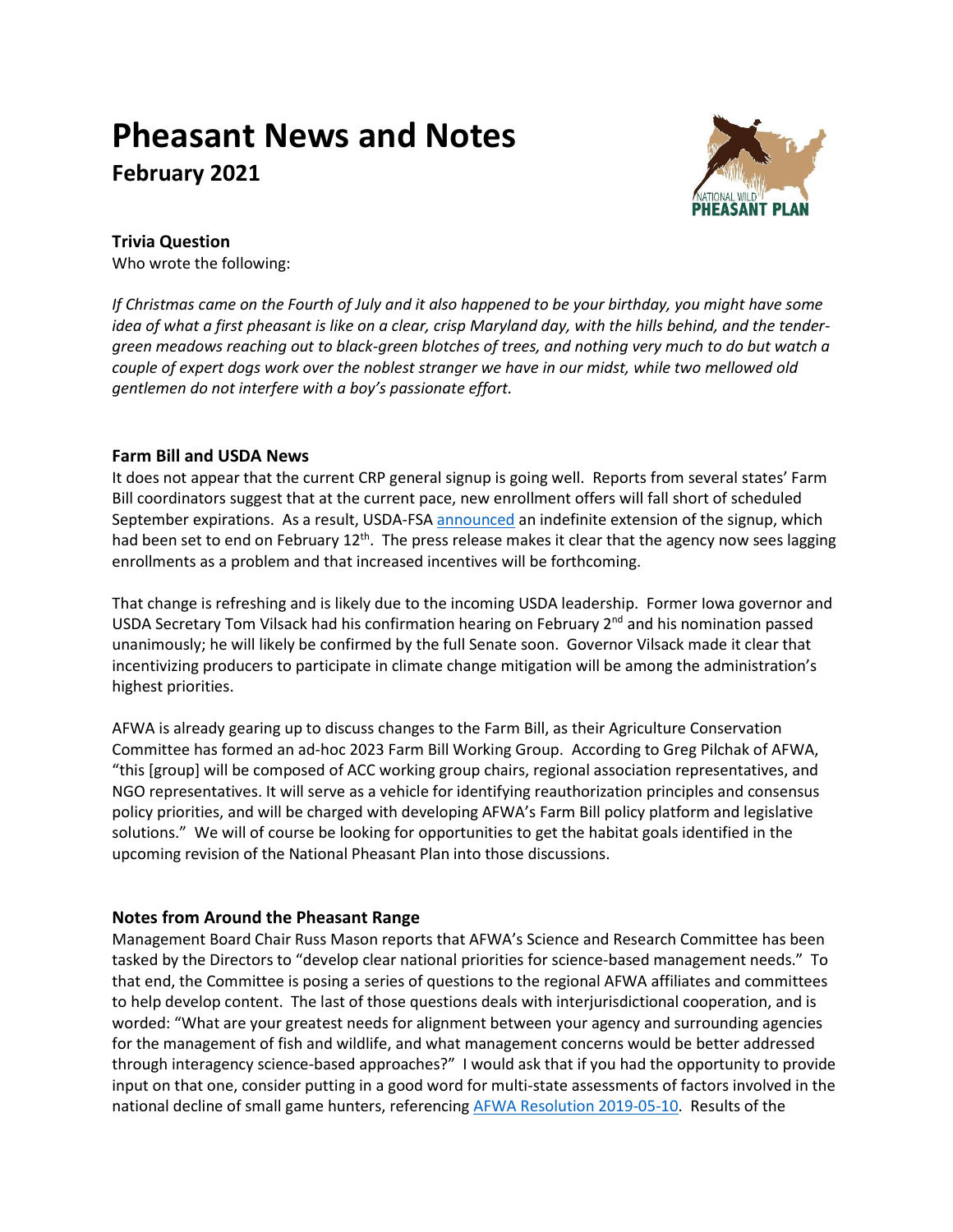Committee's report will be used in formulating AFWA's National Conservation Needs and funding priorities, so support for the small game R3 topic would greatly benefit our partnership.

We had a great annual Technical Committee meeting last month. Well, who am I kidding – it was a videoconference, so it was nowhere near as good a meeting as we would normally have. Regardless, we did get some interesting research updates. Dr. Adam Janke of Iowa State and Taylor Shirley, his M.S. student, studied pheasant nesting in fall-seeded cover crops in southeast Iowa and found that although hens did occasionally nest in cover crop vegetation, they did so at a rate far below that for warm season grass fields (i.e., about 1 nest per 80 acres in cover crops, versus 1 nest per 4 acres in warm season native grass). None of the nests found in cover crops hatched. For those scoring at home, that's two pheasant studies conducted on cover crops (the other was in Kansas), and zero successful nests documented.

Taylor had trouble catching hens with bait traps and could not use a vehicle-mounted nightlighting system on her study fields, so they had to innovate. She used a drone-mounted thermal camera to find night-roosting pheasants, then directed a two-person capture crew into position to drop a mist net over the birds. They were able to capture 21 pheasants in 16 nights of work, with an average of 1 bird per 52 minutes of drone flight time. The equipment is not cheap (the drone and thermal camera were around \$12,000 total), but assuming you had other uses for those components, this appeared to be a very viable capture method.

Dr. Janke and M.S. student Zach Dienes continue to work on our multi-state brood survey project. This past year, 10 states ran a total of 344 surveys on 86 routes. We have one more year of data collection yet to come, but preliminary results suggest dew does not have a consistent effect on birds counted and detection probabilities are in the 20-40% range. Zach and Adam are also doing some interesting analyses on the trade-offs between route quantity and runs per route.

Finally, we heard from Joseph Lautenbach (Technical Committee, Ohio), who looked at how well pheasants fit the definition of an umbrella species. He examined bird survey data from two multi-parcel state wildlife areas and found bird species richness and diversity were higher at points where pheasants were detected than where they were absent. This was also generally true when only bird species that were grassland specialists were considered. (Joseph is also the coauthor o[f a new paper](https://doi.org/10.1002/jwmg.21984) on the use of grazing to manage lesser-prairie chicken habitats – well done!)

In other news, Travis Runia (Technical Committee – South Dakota) reports their new habitat stamp is paying dividends. Their James River Watershed CREP was stuck on an enrollment of 82,000 acres due to lack of funds, but thanks to the stamp revenues the SDGFP can now afford to enroll the remaining 18,000 acres left under their cap. Public access is a condition of all their enrolled acres, so that is a big benefit for pheasant hunters.

Nicole Davros of the Minnesota DNR advises they recently finished a cooperative study with the University of Minnesota looking at potential wildlife exposure to soybean aphid insecticides used adjacent to state-owned grasslands. Results suggested drift from private onto public lands was ubiquitous, and there was evidence that grassland arthropod abundance was affected, at least in the short term. Katelin Goebel was the M.S. student on the project and she has recently completed her thesis. It is not available online yet but Nicole or I could send it to you if you are interested.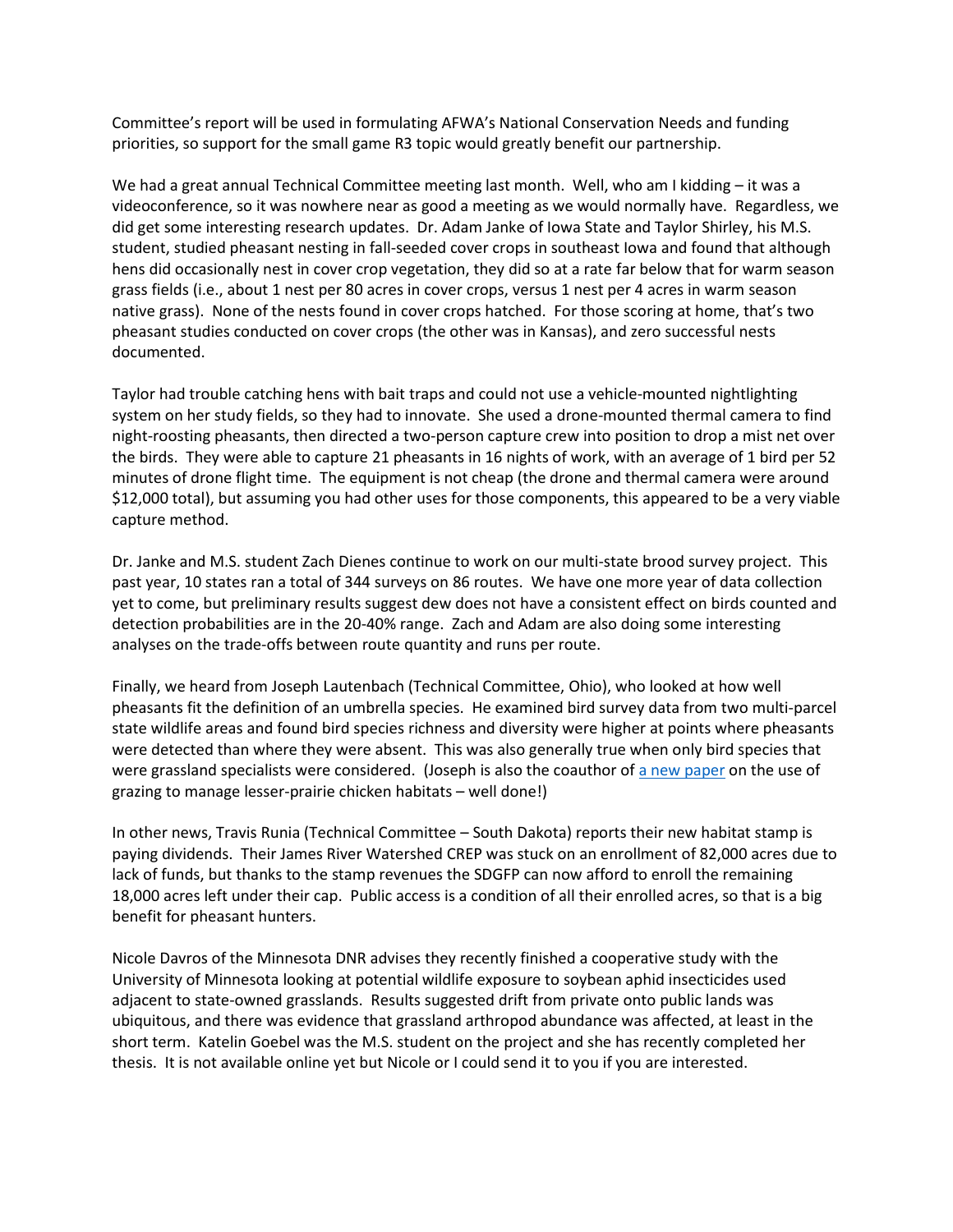#### **Pheasant-relevant Media**

[Youth pheasant hunting teen earn spotlight in Governor](https://www.mitchellrepublic.com/news/government-and-politics/6837530-Wagner-Platte-and-youth-pheasant-hunting-teen-earn-spotlight-in-Noem%E2%80%99s-state-address) Noem's state address [Trapping nest predators bolsters pheasant populations and more](https://listen.sdpb.org/post/trapping-nest-predators-bolsters-pheasant-populations-more) [What will happen to the pheasant who strutted into Springfield City Hall?](https://www.battlecreekenquirer.com/story/news/2021/02/05/what-happen-pheasant-who-strutted-into-springfield-city-hall/4407455001/) [Wisconsin pheasant farm launches pet food, treat brand](https://www.petfoodprocessing.net/articles/14433-wisconsin-pheasant-farm-launches-pet-food-treat-brand) [As payments dwindle, farmers drop out of USDA conservation program](http://netnebraska.org/article/news/1251656/payments-dwindle-farmers-drop-out-usda-conservation-program?emci=bbee297f-d267-eb11-9889-00155d43c992&emdi=45edee06-0868-eb11-9889-00155d43c992&ceid=1730541) ['There's a red flag here': how an ethanol plant is dangerousl](https://www.theguardian.com/us-news/2021/jan/10/mead-nebraska-ethanol-plant-pollution-danger)y polluting a US village America's biggest [owner of farmland is now Bill Gates](https://www.forbes.com/sites/arielshapiro/2021/01/14/americas-biggest-owner-of-farmland-is-now-bill-gates-bezos-turner/?sh=2eeedb676096)

This doesn't have much to do with pheasants but is an interesting story: [Feathers in Flight: The Bird Genoscape Project](https://www.youtube.com/watch?v=_p43ksRgIlk)

Finally, alert viewer Eric Zach noticed our favorite bird showed up in a *Saturday Night Live* Christmas special. Justin Timberlake gives Kristen Wiig an unwelcomed encounter with a pheasant feather in *SNL*'s famous (and mildly not-suitable-for-work) music video skit about boxed gifts of certain body parts. It's got over 8 million views on YouTube, so I trust you can find it yourselves.



#### **Recent Literature**

[Blackburn, T. M., and K. J. Gaston. 2021. Contribution of non-native galliforms to annual variation in](https://doi.org/10.1007/s10530-021-02458-y)  [biomass of British birds. Biological Invasions \(online version\).](https://doi.org/10.1007/s10530-021-02458-y)

[Kayvanfar, N., M. Aliabadian, S. S. H. Yousefkhani, K. Rabii, and M. Masoud. 2021. Ecological niche](https://doi.org/10.2478/s11756-020-00653-1)  [divergence between two groups of](https://doi.org/10.2478/s11756-020-00653-1) *Phasianus colchicus* (Aves: Galliformes), the *chrysomelas- principalis* group and the *colchicus* [group, on the Iranian plateau. Biologia](https://doi.org/10.2478/s11756-020-00653-1) (online version).